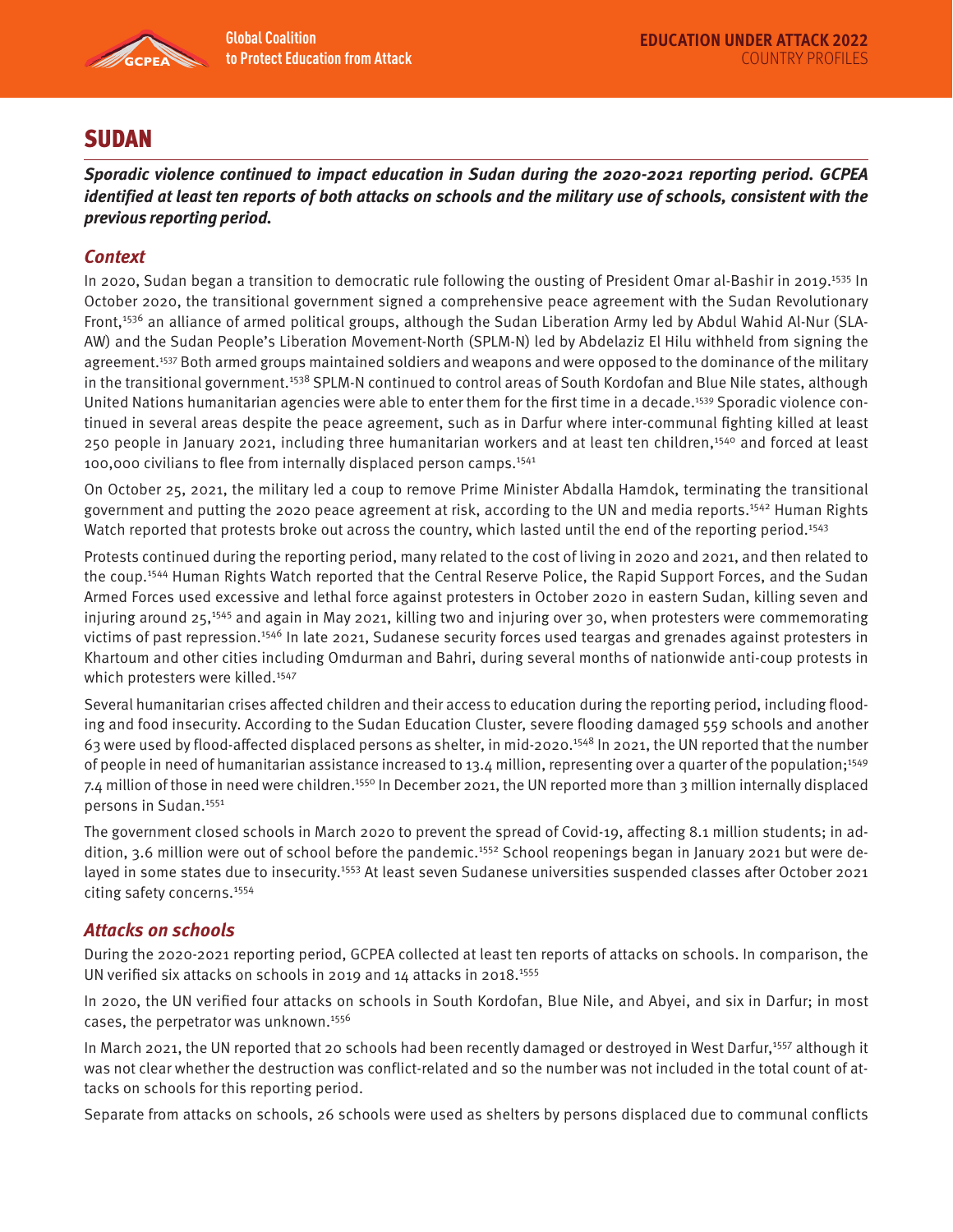in West Darfur in January 2021.<sup>1558</sup> The schools had chairs, teachers' office furniture, doors, and windows damaged, as well as school meals and learning materials looted. Some schools were damaged beyond repair.<sup>1559</sup>

### **Attacks on school students, teachers, and other education personnel**

During the 2020-2021 reporting period, GCPEA identified approximately six reports of attacks on school students, teachers, and other education personnel, all in 2021. After the decline in reports in 2020, the number of reported attacks on school students and staff in 2021 returned to a similar level as in Education under Attack 2020, which included six attacks in 2019 and three in 2018. In both reporting periods, most of the attacks were related to protest repression by police or paramilitary forces.<sup>1560</sup>

In 2021, GCPEA collected approximately six reports of attacks on school students and education personnel from news sources.<sup>1561</sup> For example:

- Around February 23, 2021, police used teargas to disperse demonstrators, including teachers and disabled persons, in Kassala city, Kassala state. Demonstrators were protesting that schools for the disabled had still not reopened after Covid-19 closures, even though other schools had opened two months earlier, as reported by local media outlet Radio Dabanga.<sup>1562</sup>
- After the military coup on October 25, 2021, government officials reportedly detained directors from the Education Ministry, in addition to directors from the Ministries of Health and Social Development, Finance, and Urban Planning, in Ed Daein city, East Darfur state.<sup>1563</sup>
- On November 7, 2021, teacher committees reportedly protested outside the Ministry of Education in Khartoum city and state, demanding the reinstatement of former education officials, who were removed after the coup. Local media outlet Radio Dabanga reported that military forces used teargas against protesters and detained at least 36.1564
- On November 11, 2021, government authorities detained 14 teachers affiliated with the South Darfur Teachers' Committee and the Education Ministry, including several directors of secondary schools, according to local media outlet Radio Dabanga.<sup>1565</sup>

### **Military use of schools and universities**

GCPEA identified at least 11 incidents of military use of schools during the reporting period. This number represents a slight increase compared to the previous reporting period, when GCPEA identified four and two reports of military use in 2019 and 2018, respectively. $1566$ 

In 2020, the UN verified eight instances of military use of schools by government security forces, seven of which occurred in Darfur.<sup>1567</sup>

On June 14, 2020, Human Rights Watch and local media reported that Sudan's Rapid Support Forces occupied a girls' school to use it as a training base. The school was closed at the time to limit the spread of Covid-19. The soldiers reportedly continued to use the school after the new term began on July 2, 2020, preventing students from resuming classes.1568

In 2021, GCPEA received reports of three schools occupied by Rapid Support Forces which were later vacated.1569

### **Attacks on Higher Education**

During the 2020-2021 reporting period, GCPEA identified three reports of attacks on higher education, all in 2021 and all attacks on students and personnel rather than higher education facilities. This is a reduction in reported attacks as compared to Education under Attack 2020, which included 15 and 11 reported attacks on higher education in 2019 and 2018, respectively.1570

In 2021, GCPEA identified three attacks on higher education students and academics:

• On August 31, 2021, Central Darfur state security forces reportedly shot live ammunition at protesting students from the University of Zalingei in Zalingei town, Central Darfur state. According to Scholars at Risk and interna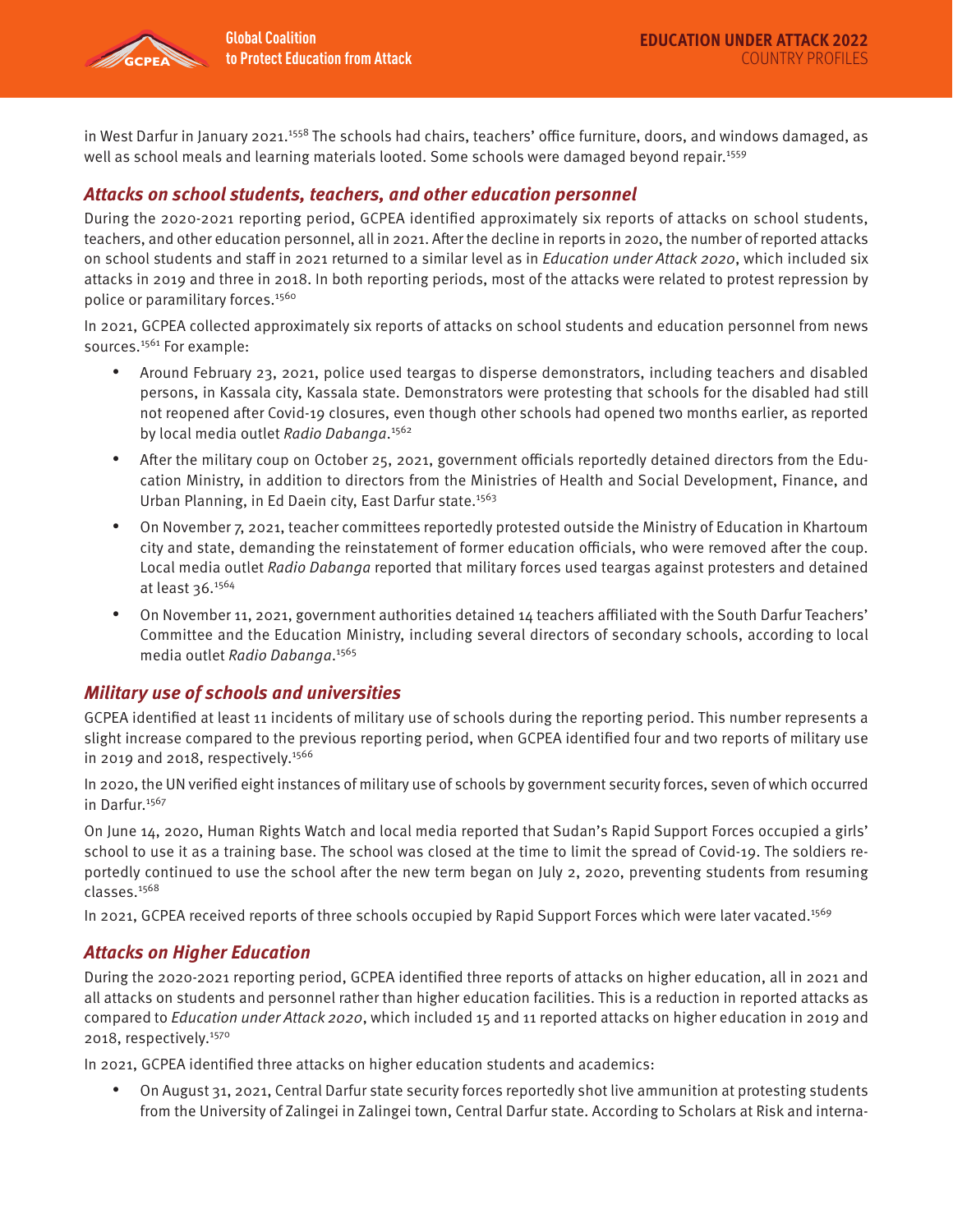tional media outlet University World News, the students demonstrated against the government's refusal to turn over a former UN peacekeeping force building to the University to use as a dorm. The forces allegedly killed one student and injured four others.<sup>1571</sup>

- On October 7, 2021, students protested over the lack of electricity and water at the University of Khartoum, in Khartoum city and state. Police allegedly fired teargas into the crowd. No fatalities were reported.<sup>1572</sup>
- On October 26, 2021, military forces allegedly stormed female dormitories at Khartoum University in Khartoum city and state. The forces allegedly beat the students and expelled them from the dorms.1573

1535 Human Rights Watch, World Report 2021 (New York, NY: Human Rights Watch, 2021), Sudan chapter.

1536 The World Bank, "Sudan - Country Overview," March 21, 2021.

1537 AI, Report 2020/2021: The state of the world's human rights, (London, UK: Amnesty International, 2021), p. 340. "Safeguarding Sudan's precarious peace agreement," Institute for Security Studies news release, October 1, 2020.

1538 "Briefing No. 168 / Africa - The Rebels Come to Khartoum: How to Implement Sudan's New Peace Agreement," International Crisis Group, February 23, 2021.

1539 OCHA, "Situation Report - Sudan - UN agencies in Sudan reach conflict-affected communities in non-government-controlled areas for first time in a decade," June 14, 2021.

1540 "Sudan: 250 killed, over 100,000 displaced as violence surges in Darfur," UN News, January 22, 2021.

1541 "Sudan: Fighting in West Darfur triggers rising death toll," UN News, April 6, 2020.

1542 "UN chief condemns 'ongoing military coup' in Sudan," UN News, October 25, 2021. Elliot Smith, "Sudan's military has seized power in a coup. Here's what you need to know," CNBC, October 26, 2021. Human Rights Watch, World Report 2022: Events of 2021 (New York: Human Rights Watch, January 2022), Sudan chapter.

1543 "Tear gas fired at Sudan's anti-coup protesters in Khartoum", Al Jazeera, December 19, 2021. "Sudan: Ongoing Clampdown on Peaceful Protesters," Human Rights Watch news release, February 3, 2022.

<sup>1544</sup> "Sudanese back on streets to march against dire living conditions," Al Jazeera, October 21, 2020. "Sudan declares states of emergency after protests over soaring food prices," The Guardian, February 16, 2021. "Tear gas fired at Sudan's anti-coup protesters in Khartoum", Al Jazeera, December 19, 2021.

1545 "Sudan: Security Forces Kill Protesters in Eastern Sudan," Human Rights Watch news release, December 21, 2020.

1546 "Sudan: Lethal Force Used Against Protesters," Human Rights Watch news release, May 19, 2021.

1547 "Sudanese security forces kill four anti-coup protesters," Al Jazeera, December 30, 2021. "Several anti-coup protesters killed in Sudan as thousands rally," Al Jazeera, November 17, 2021. Abdi Latif Dahir, "Anti-Coup Protesters in Sudan Press Their Demand for Return to Civilian Rule," The New York Times, December 25, 2021.

1548 UN Security Council, "Situation in the Sudan and the activities of the United Nations Integrated Transition Assistance Mission in the Sudan - Report of the Secretary-General," S/2020/1155, December 1, 2020, para. 30. Hadeel Agab Ashii, "A better Environment for Education in Sudan", UNICEF press release, August 17, 2021. "Sudan Education Sector: Impact of the Floods on Education," Sudan Education Sector, October 5, 2020.

1549 OCHA, "Sudan: Humanitarian Response Plan 2021 (January 2021)," February 21, 2021, pp. 6, 9, 12.

1550 OCHA, "Sudan: Humanitarian Response Plan 2021 (January 2021)," February 21, 2021, p. 9.

1551 UNHCR, "Sudan - Factsheet, December 2021," January 25, 2022.

1552 Salma Ismail and Wail Shuaib Mohammed, "How UNICEF Sudan is supporting children and families affected by school closures," UNICEF, July 14, 2020.

1553 UNICEF, "Sudan Humanitarian Situation Report, 1 Jan - 31 Mar 2021," June 2, 2021, p.4. UNICEF, "Sudan Humanitarian Situation Report, End of Year 2020," December 31, 2020, p.5. Hadeel Agab Ashi, "Safe return to school in Red Sea state amid COVID-19," UNICEF, February 16, 2021.

1554 Wad Madani, "Third Sudanese university in recess as El Gezira suspends studies," Dabanga Sudan, November 8, 2021. "Four More Sudan Universities Suspend Studies", Afric Info, November 11, 2021.

1555 GCPEA, Education under Attack 2020 (New York, GCPEA: 2021), pp. 221-222. UN General Assembly and Security Council, "Children and armed conflict: Report of the Secretary-General," A/75/873–S/2021/437, May 6, 2020, para. 166. UN Security Council, "Letter dated 14 January 2020 from the Panel of Experts on the Sudan addressed to the President of the Security Council," S/2020/36, January 14, 2020, para. 117 and Figure XI.

1556 UN General Assembly and Security Council, "Children and armed conflict: Report of the Secretary-General," A/75/873-S/2021/437, May 6, 2020, paras. 166, 172.

1557 Sudan Education Cluster, "West Darfur Education Sector Response February 2021," March 4, 2021.

1558 OCHA, "Sudan – Flash Update #4 – Conflict, West Darfur and South Darfur, 26 Jan 2021," January 26, 2021.

1559 Information received from an international NGO respondent via email on November 19, 2021.

1560 GCPEA, Education under Attack 2020 (New York, GCPEA: 2021), p. 222.